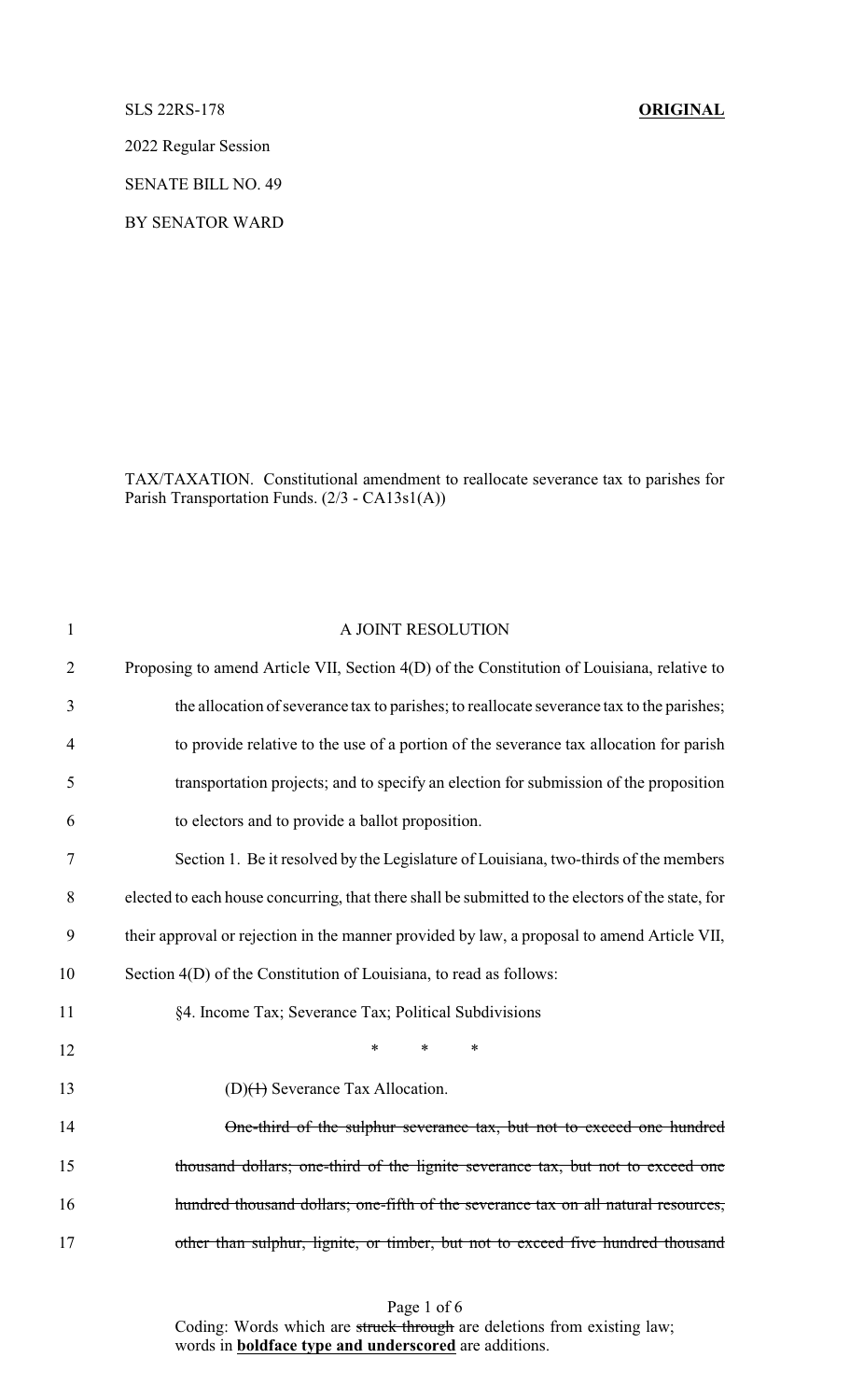dollars; and three-fourths of the timber severance tax shall be remitted to the governing authority of the parish in which severance or production occurs.

 (2) **(1)** Effective July 1, 1999, one-third of the sulphur severance tax, but not to exceed one hundred thousand dollars; one-third of the lignite severance tax, but not to exceed one hundred thousand dollars; one-fifth of the severance tax on all natural resources, other than sulphur, lignite, or timber, but not to exceed seven hundred fifty thousand dollars; and three-fourths of the timber severance tax shall be remitted to the governing authority of the parish in which severance or production occurs.

 (3) **(2)** Effective July 1, 2007, one-fifth of the severance tax on all natural resources other than sulphur, lignite, or timber shall be remitted to the governing authority of the parish in which severance or production occurs. The initial maximum amount remitted to the parish in which severance or production occurs shall not exceed eight hundred fiftythousand dollars. The maximumamount remitted shall be increased each July first, beginning in 2008, by an amount equal to the average annual increase in the Consumer Price Index for all urban consumers, as published by the United States Department of Labor, for the previous calendar year, as calculated and adopted by the Revenue Estimating Conference.

 (4) Effective April 1, 2012 the provisions of this Subparagraph shall be implemented if and when the last official forecast of revenues adopted for a fiscal year before the start of that fiscal year contains an estimate of severance tax revenues derived from natural resources other than sulphur, lignite, or timber in an amount which exceeds the actual severance tax revenues from such natural resources 24 collected in Fiscal Year 2008-2009. Upon the adoption of such official forecast, the Revenue Estimating Conference shall certify that the requirements for the **implementation of the provisions contained in this Subparagraph have been met. In**  such event, the following distributions and allocations of severance tax revenues and other revenues provided in this Subparagraph shall be effective and implemented for 29 the fiscal year for which the official forecast was adopted, and each year thereafter.

Page 2 of 6 Coding: Words which are struck through are deletions from existing law; words in **boldface type and underscored** are additions.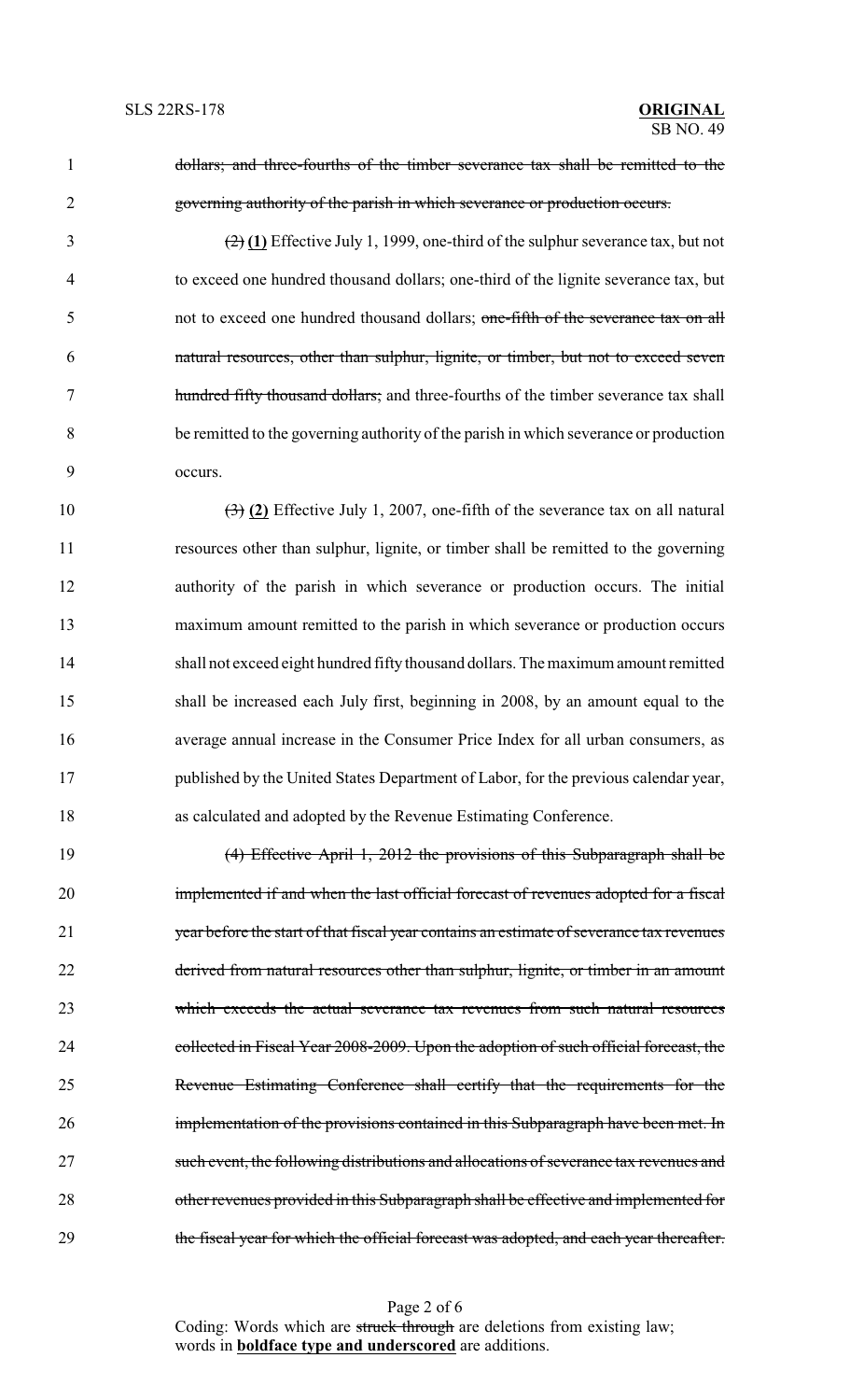| $\mathbf{1}$   | The legislature shall provide by law for the administrative procedures necessary to                 |
|----------------|-----------------------------------------------------------------------------------------------------|
| $\overline{2}$ | change the severance tax allocation to parishes from a calendar year basis to a fiscal              |
| 3              | year basis.                                                                                         |
| 4              | $\frac{a}{2}$ Remittance to parishes of severance tax on all natural resources                      |
| 5              | other than sulphur, lignite, or timber.                                                             |
| 6              | (i) In the first fiscal year of implementation of this Subparagraph, (a)                            |
| 7              | <b>Beginning July 1, 2023,</b> the maximum amount of severance tax on all natural                   |
| 8              | resources other than sulphur, lignite, or timber which that is remitted to the parish               |
| 9              | in which severance or production occurs shall not exceed one million eight hundred                  |
| 10             | fifty thousand dollars. For all subsequent fiscal years, the maximum amount remitted                |
| 11             | to a parish shall not exceed be the lesser of two million eight hundred fifty thousand              |
| 12             | dollars or the total severance tax on all natural resources other than sulphur,                     |
| 13             | lignite, or timber attributable to severance or production within that parish.                      |
| 14             | The treasurer shall implement any procedures necessary to change the                                |
| 15             | severance tax allocation to parishes from a calendar year basis to a fiscal year                    |
| 16             | basis.                                                                                              |
| 17             | (ii) On (b) Beginning in Fiscal Year 2024-2025, on July first of each year                          |
| 18             | the maximum amount remitted to the parish in which severance or production                          |
| 19             | occurs, as provided in this Subparagraph, shall be increased by an amount equal to                  |
| 20             | the average annual increase in the Consumer Price Index for all urban consumers for                 |
| 21             | the previous calendar year, as published by the United States Department of Labor,                  |
| 22             | which amount shall be as calculated and adopted by the Revenue Estimating                           |
| 23             | Conference.                                                                                         |
| 24             | $\overrightarrow{fiii}$ (c) Of the total amount of severance tax revenues remitted in a fiscal year |
| 25             | to a parish governing authority pursuant to the provisions of this Subparagraph, any                |
| 26             | portion which is in excess of the amount of such tax revenues remitted to that parish               |
| 27             | in Fiscal Year $2011-2012$ 2020-2021 shall be known as "excess severance tax". At                   |
| 28             | least fifty percent of the The excess severance tax received by a parish governing                  |
| 29             | authority in $a$ any fiscal year shall be expended within the parish in the same manner             |

Page 3 of 6 Coding: Words which are struck through are deletions from existing law; words in **boldface type and underscored** are additions.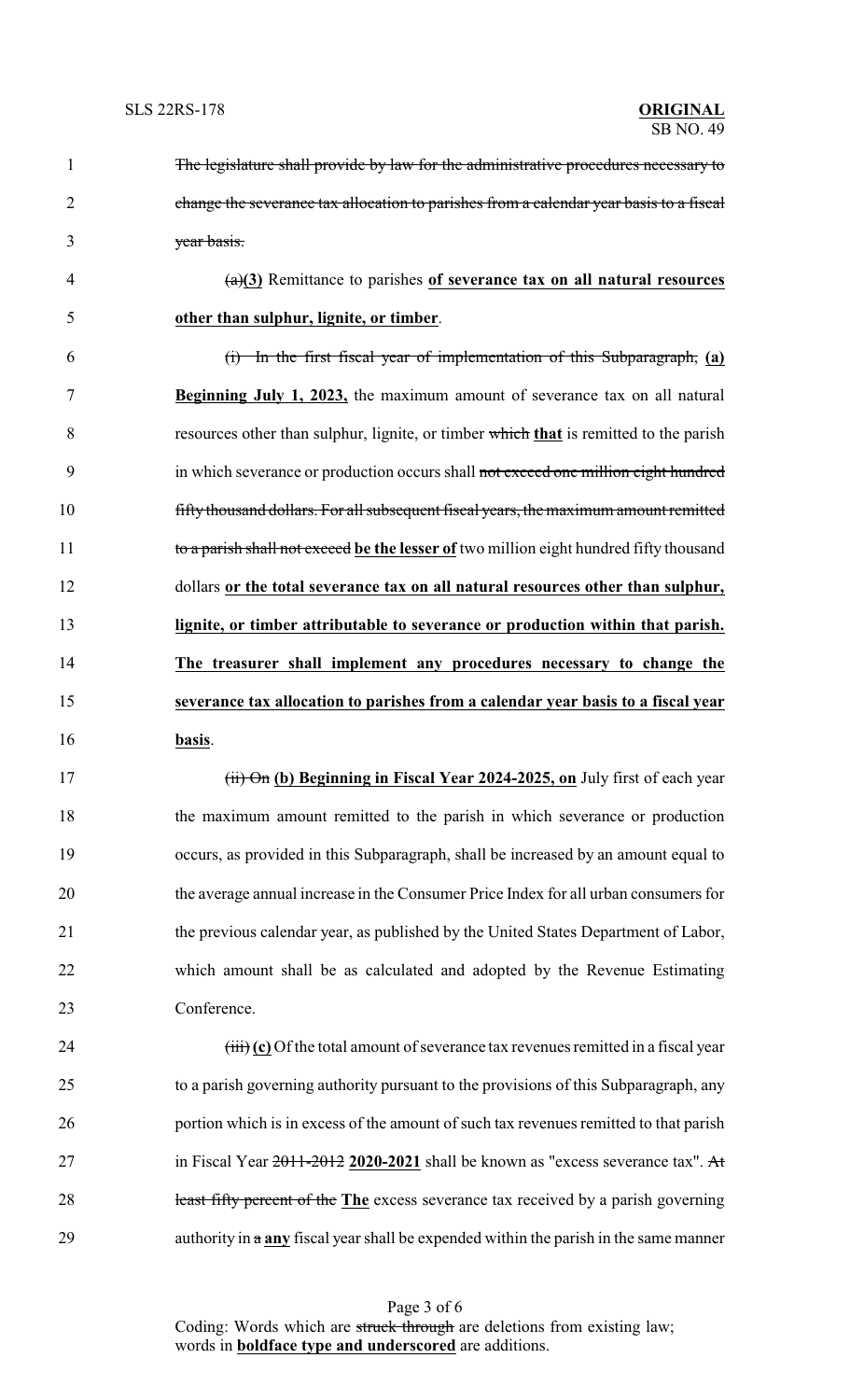Transportation Fund.

(b)**(d)** Deposit into the Atchafalaya Basin Conservation Fund.

and for the same purposes as monies received by the parish from the Parish

 (i) Notwithstanding any other provision of this constitution to the contrary, after allocation of money to the Bond Security and Redemption Fund as provided in Article VII, Section 9(B) of this constitution, and after satisfying the required allocations in Subsubparagraph (a) of this Subparagraph, Paragraph (E) of this Section, and Article VII, Sections 10-A and 10.2 of this constitution, an amount equal to fifty percent of the revenues received from severance taxes and royalties on state lands in the Atchafalaya Basin, but not to exceed ten million dollars each fiscal year, shall be deposited by the treasurer into the Atchafalaya Basin Conservation Fund, hereinafter referred to as the "fund", which is hereby created as a special fund in the state treasury. The monies in the fund shall be invested by the treasurer in the manner provided by law, and interest earned on the investment of these monies shall be deposited in and credited to the fund. All unexpended or unencumbered monies remaining in the fund at the end of the fiscal year shall remain in the fund.

 (ii) The monies in the fund shall be used exclusively for projects contained in the state or federal Basin master plans or an annual Basin plan developed and approved by the advisory or approval board created by law specifically for that 20 purpose, or to provide match for the Atchafalaya Basin Floodway System, Louisiana Project. Each year's plan for the expenditure of monies appropriated from the fund shall be subject to the approval of the appropriate subject matter committees of the legislature.

 (iii) Of the monies appropriated in any fiscal year, eighty-five percent shall be used for water management, water quality, or access projects, and the remaining fifteen percent may be used to complete ongoing projects and for projects that are in accordance with the mission statement of the state master plan. However, no more than five percent of the monies appropriated in any fiscal year may be used for the operational costs of the program or the department.

Page 4 of 6 Coding: Words which are struck through are deletions from existing law; words in **boldface type and underscored** are additions.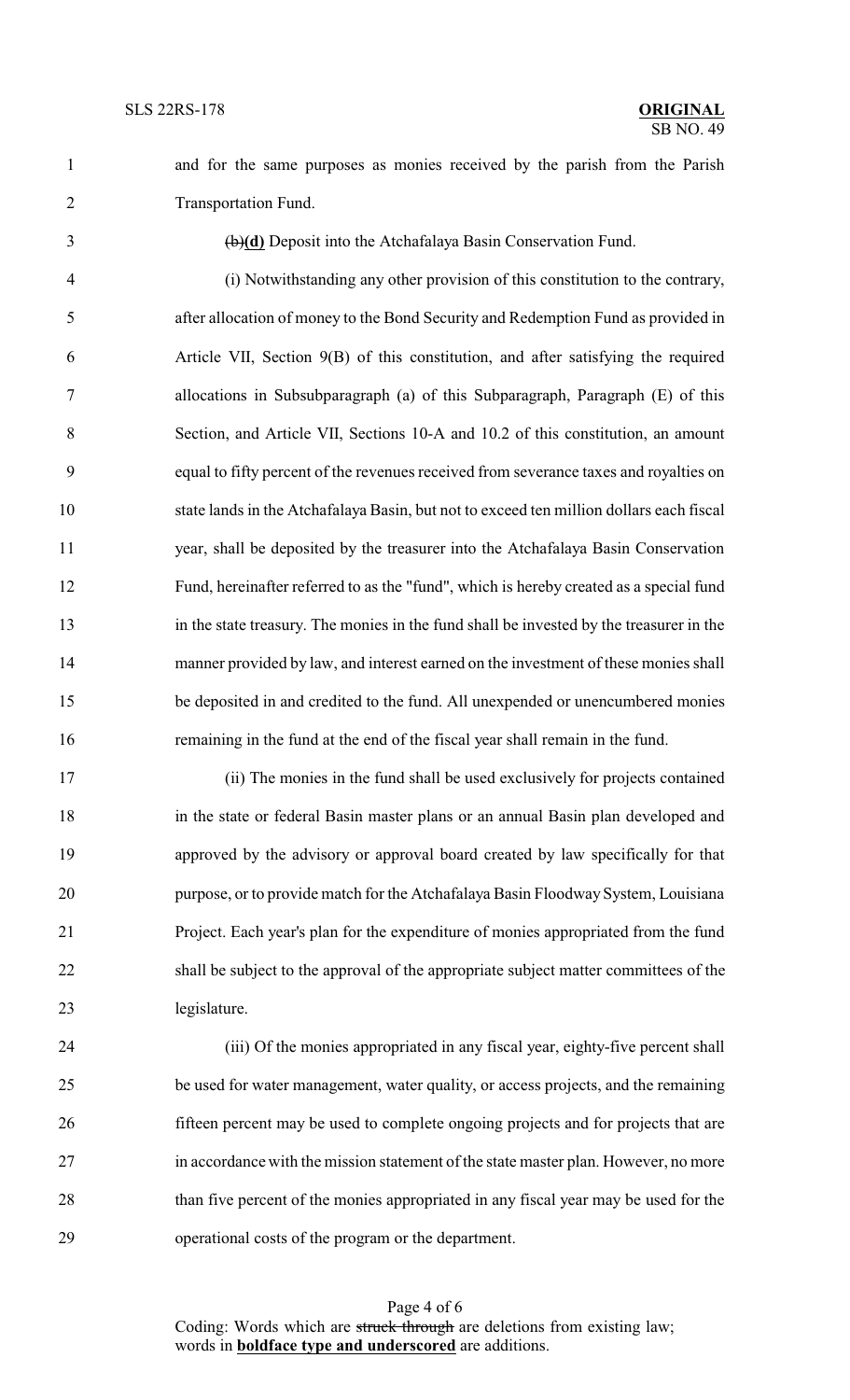| $\mathbf{1}$ | *<br>$\ast$<br>*                                                                              |
|--------------|-----------------------------------------------------------------------------------------------|
| 2            | Section 2. Be it further resolved that this proposed amendment shall be submitted             |
| 3            | to the electors of the state of Louisiana at the statewide election to be held on November 8, |
| 4            | 2022.                                                                                         |
| 5            | Section 3. Be it further resolved that on the official ballot to be used at said election     |
| 6            | there shall be printed a proposition, upon which the electors of the state shall be permitted |
| 7            | to vote YES or NO, to amend the Constitution of Louisiana, which proposition shall read as    |
| 8            | follows:                                                                                      |
| 9            | Do you support an amendment to allocate additional severance tax revenue                      |
| 10           | to the parishes in which the severance or production occurs and to require                    |
| 11           | these parishes to spend any excess severance tax allocation on transportation                 |
| 12           | projects within the parish?                                                                   |
| 13           | (Amends Article VII, Section 4(D))                                                            |
|              |                                                                                               |

The original instrument and the following digest, which constitutes no part of the legislative instrument, were prepared by Leonore Heavey.

|                | <b>DIGEST</b>        |      |
|----------------|----------------------|------|
| SB 49 Original | 2022 Regular Session | Ward |

Present constitution provides that 1/5 of the severance tax on all natural resources other than sulphur, lignite, or timber shall be remitted to the governing authority of the parish in which severance or production occurs. The initial maximum amount remitted to the parish in which severance or production occurs shall not exceed \$850,000.

Present constitution provides that the maximum amount remitted shall be increased each July first by an amount equal to the average annual increase in the Consumer Price Index for All Urban Consumers, as published by the U.S. Dept. of Labor, for the previous calendar year, as calculated and adopted by the Revenue Estimating Conference.

Proposed constitutional amendment retains the CPI increase provision.

Present constitution increases the maximum amount of severance tax on natural resources, other than sulphur, lignite, and timber, that is remitted to the parish governing authority where the severance occurs from \$850,000 to \$1,850,000 in the first fiscal year after collections exceed the collections in FY 2008-09 and to \$2,850,000 in all subsequent fiscal years. Further requires that at least 50% of the excess severance tax remitted to a parish in a fiscal year be used only within the parish for the same purposes as money received from the Parish Transportation Fund. The term "excess severance tax" shall mean the amount of severance tax remitted to a parish in excess of the amount of severance tax remitted to the parish in FY 2011-12.

Proposed constitutional amendment removes the FY 2008-09 collections trigger and changes the maximum amount of severance tax on natural resources, other than sulphur, lignite, and timber, that is remitted to the parish governing authority where the severance occurs from

Page 5 of 6 Coding: Words which are struck through are deletions from existing law; words in **boldface type and underscored** are additions.